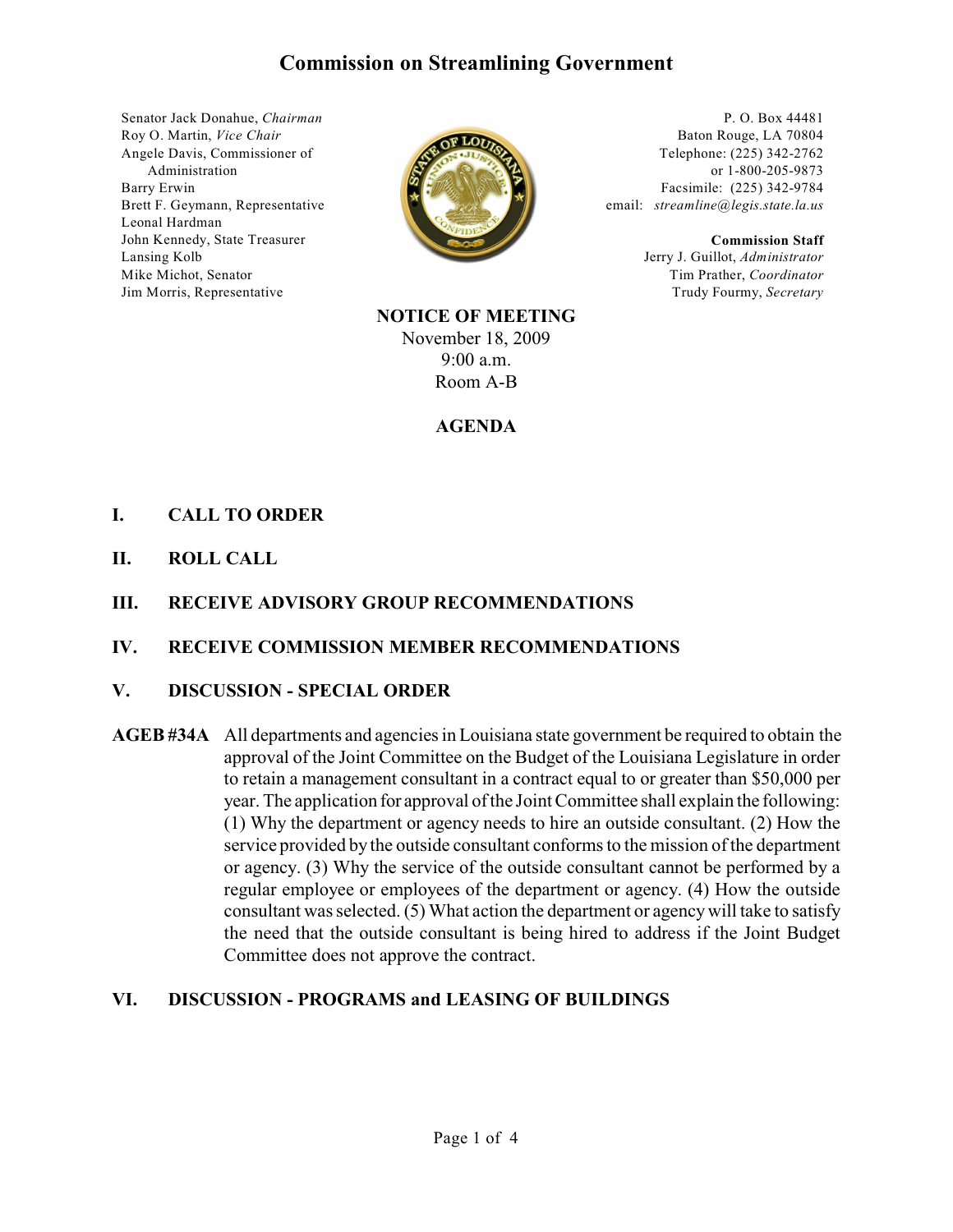## **VII. CONSIDERATION OF ADVISORY GROUP RECOMMENDATIONS**

### *Outsourcing, Privatization & Risk Management:*

| <b>AGOPRM#37</b>  | Reduce the number of Department of Transportation and Development<br>districts by at least two districts.                                                                                                                                               |
|-------------------|---------------------------------------------------------------------------------------------------------------------------------------------------------------------------------------------------------------------------------------------------------|
| <b>AGOPRM#38</b>  | Department of Transportation and Development outsource all testing labs to<br>private labs outfitted to perform all testing.                                                                                                                            |
| <b>AGOPRM#39</b>  | Department of Transportation and Development outsource maintenance<br>operations to the private sector and sell production equipment not used except<br>for emergency equipment.                                                                        |
| <b>AGOPRM#40</b>  | Department of Transportation and Development employ the fleet<br>management program to eliminate 20% of its cars and pickup trucks.                                                                                                                     |
| <b>AGOPRM#42</b>  | Department of Transportation and Development outsource at least 80% of its<br>design engineering to the private sector, with emphasis on the large jobs. The<br>20% of design engineering retained would involve small bridge and turning<br>lane jobs. |
| <b>AGOPRM#43</b>  | Department of Transportation and Development reduce work-related<br>accidents by 50%, from a total of $7\%$ to 3.5%.                                                                                                                                    |
| <b>AGOPRM #46</b> | Department of Transportation and Development approve more projects for<br>value engineering.                                                                                                                                                            |

# **VIII. CONSIDERATION OF MEMBER RECOMMENDATIONS**

# **IX. ADVISORY GROUP RECOMMENDATIONS HELD OVER**

### *Efficiency and Benchmarking:*

**AGEB #10** To direct state government to reduce the number of state government positions by at least 5,000 positions for each year of the next three years pro-rata by department through vacancies and attrition and without reducing the quality of products or services. Department heads are directed in their reorganization efforts to study and take into account layers of management, spans of control, clerical staffing levels, unit consolidation, process re-engineering restructuring, retraining for enhanced skills and headquarters staffing reductions. Department heads should increase productivity by providing training opportunities for employees who wish to learn new skills or improve old skills. To use twenty percent of the savings to increase compensation for employees taking on additional responsibilities.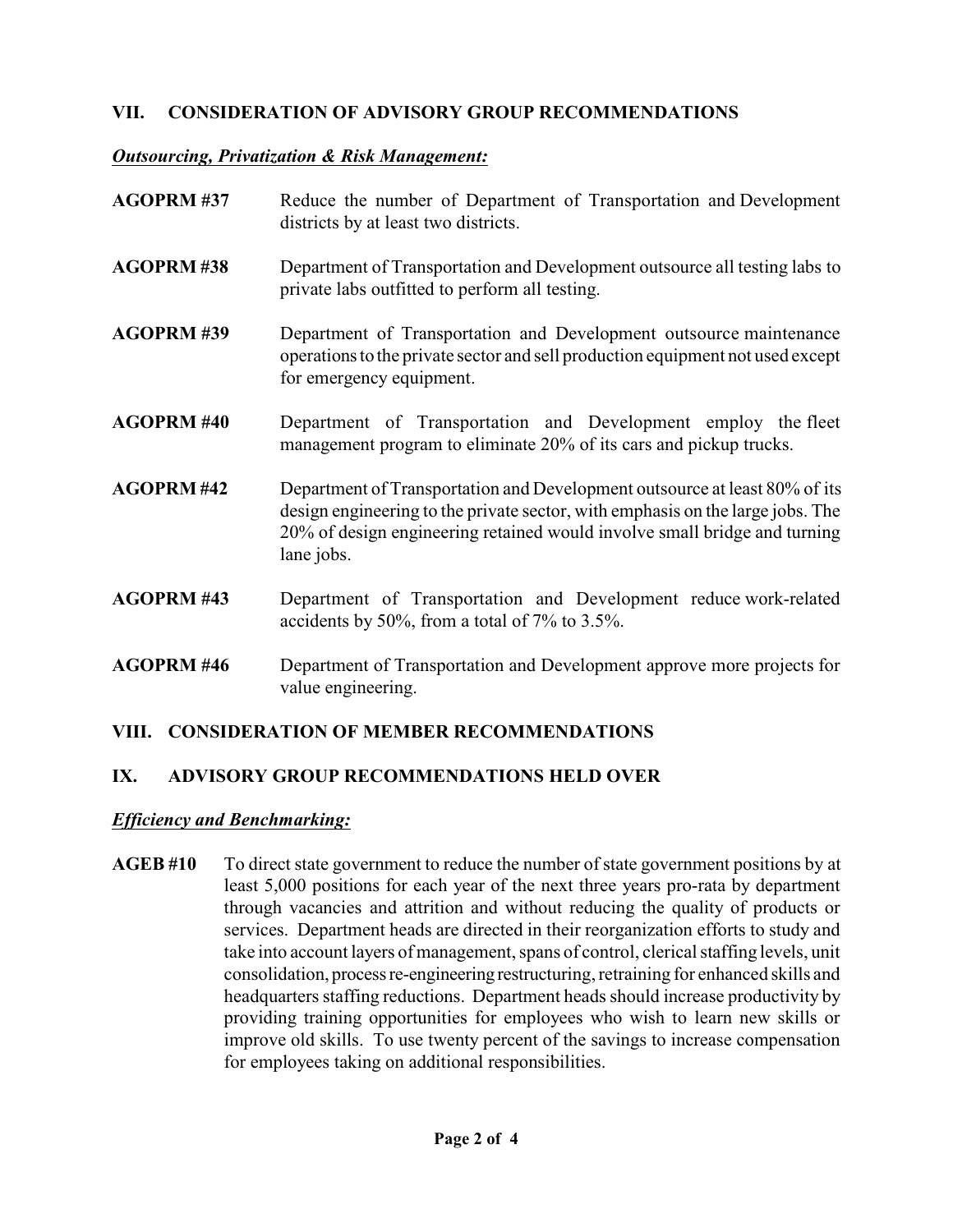- **AGEB #20** If the existing but currently unoccupied "Big Charity Hospital" building is rehabilitated (instead of being rebuilt on a new site), and used as a public teaching hospital, \$50 million of the projected savings achieved by rehabilitating the hospital will be used to recruit health care professionals and researchers to the hospital and the schools affiliated with it in order to establish a world class academic research and medical center.
- **AGEB #21** To provide, by statute, for a Louisiana spending limit identical to the Oregon spending limit, known as the Oregon kicker law, with the exception that, under the Louisiana spending limit, excess revenues would first be deposited into the Louisiana Budget Stabilization Fund (the Rainy Day Fund) until that fund reaches its cap before any rebates are returned to individual or corporate taxpayers. The spending limit shall be cancelled or overridden in a particular year only by a two-thirds vote of the Louisiana Legislature, which shall be subject to veto by the governor.
- **AGEB #28** The Department of Natural Resources field audit program for royalties be transferred to the Department of Revenue and that no more than 75% of the monies spent by the Department of Natural Resources to perform this service by appropriated annually to the Department of Revenue to perform the service.
- **AGEB #40** The Louisiana Department of Health and Hospitals be directed to bid out Louisiana's Medicaid Program to a private health insurance company with the amount to be paid by the state capped at \$4,000 per insured. If a private insurer agreed to insure all 1.23 Louisiana Medicaid recipients for an annual premium of \$4,000 per insured, Louisiana taxpayers would save \$539 million in health care costs and \$252 million in administrative costs. The Commission further urges Louisiana's Congressional Delegation to encourage the United States Department of Health and Human Services to give its consent to Louisiana to take this action within six months.
- **AGEB #41** The Louisiana Streamlining Government Commission recommends to the governor and the Louisiana Legislature that the Louisiana Department of Health and Hospitals roll back the Medicaid transportation program provider rates to the 2006 level, for a savings of \$13 million.

### *Elimination of Duplicative and Non-Essential Services:*

- **AGDNES #8A** Department of Transportation and Development further study reduction of back office functions and the number of DOTD project engineer offices. Review should also be taken regarding the elimination or consolidation of DOTD district offices.
- **AGDNES #30** Department of Health and Hospitals to continue implementation plan to sell and/or lease the John J. Hainkel Home and Rehabilitation Center.